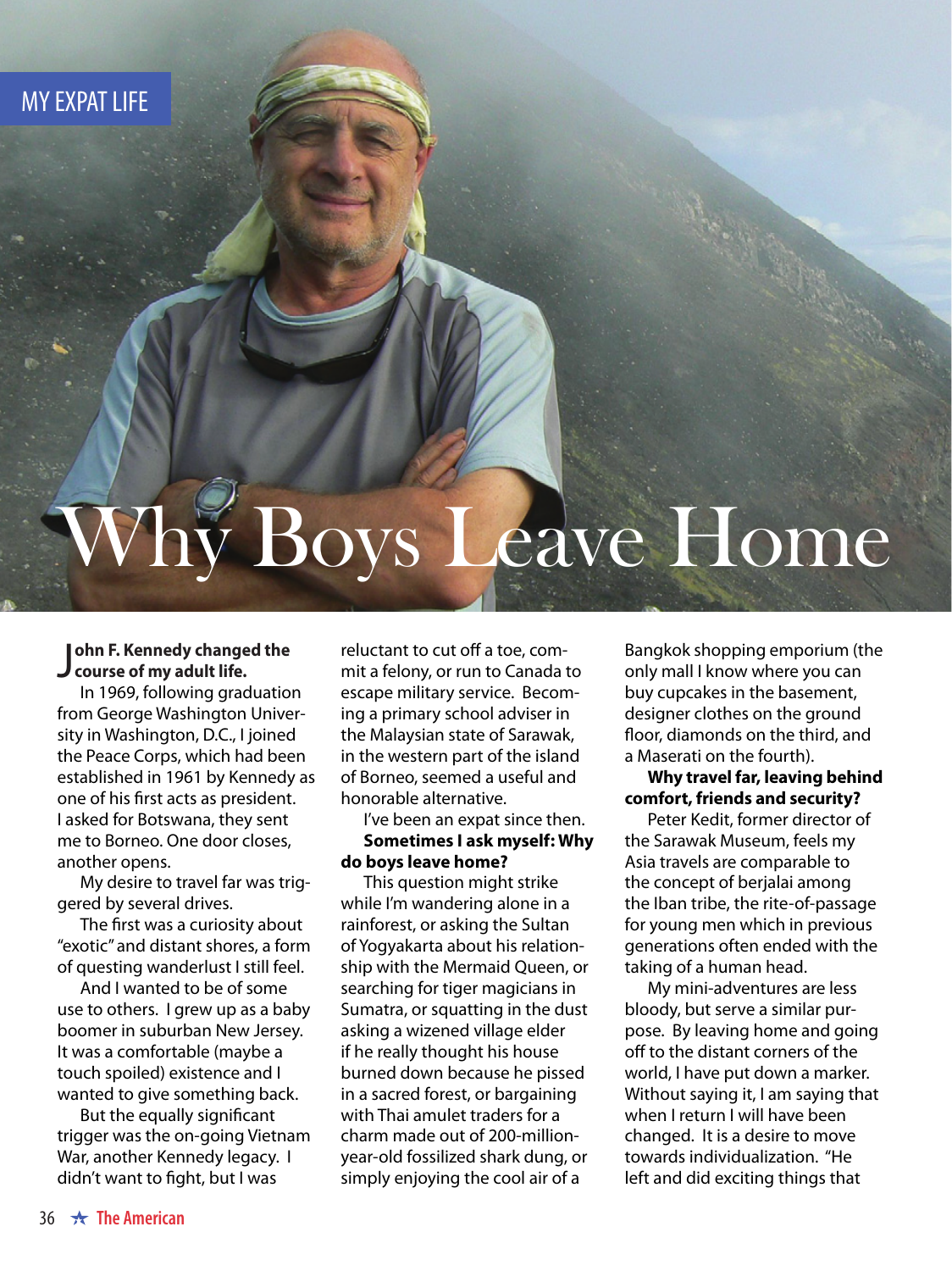### **US Tax Service** by Enrolled Agents

**Based in Fulham we are Chartered Accountants, Chartered Tax Advisors and Enrolled Agents offering a bespoke, personal service for US citizens with both UK and US tax filing requirements.** 

#### Contact Ashleigh Molton on

#### 020 7731 6163

or email amolton@warrenerstewart.com to arrange an initial free consultation.



Harwood House, 43 Harwood Road, London, SW6 4QP

## **FURNISHED RENTALS New York** London Paris South of France **FURNISHED APARTMENT RENTALS SERVICED APARTMENTS CORPORATE RELOCATION** CONTRATE RELOCATION

+44 (0) 20 7953 3996

london@nyhabitat.com

nyhabitat.com

## Tax season has arrived. We are here to help.

For Americans living abroad, tax time is stressful and it's easy to fall behind. That's where Expat Tax Professionals can make a big difference.

#### **Why choose Expat Tax Professionals?**

- $\blacktriangleright$  We prepare your taxes on time using our simple online process.
- $\blacktriangleright$  We are led by international tax experts with years of Big 4 firm experience.
- $\blacktriangleright$  We do not outsource anything to third-party contractor preparers.
- $\blacktriangleright$  Our simple pricing includes all the standard expat forms with no hidden fees.
- $\blacktriangleright$  We help late filers come back into compliance with the IRS with no penalties.

Visit our website www.expattaxprofessionals.com for more information